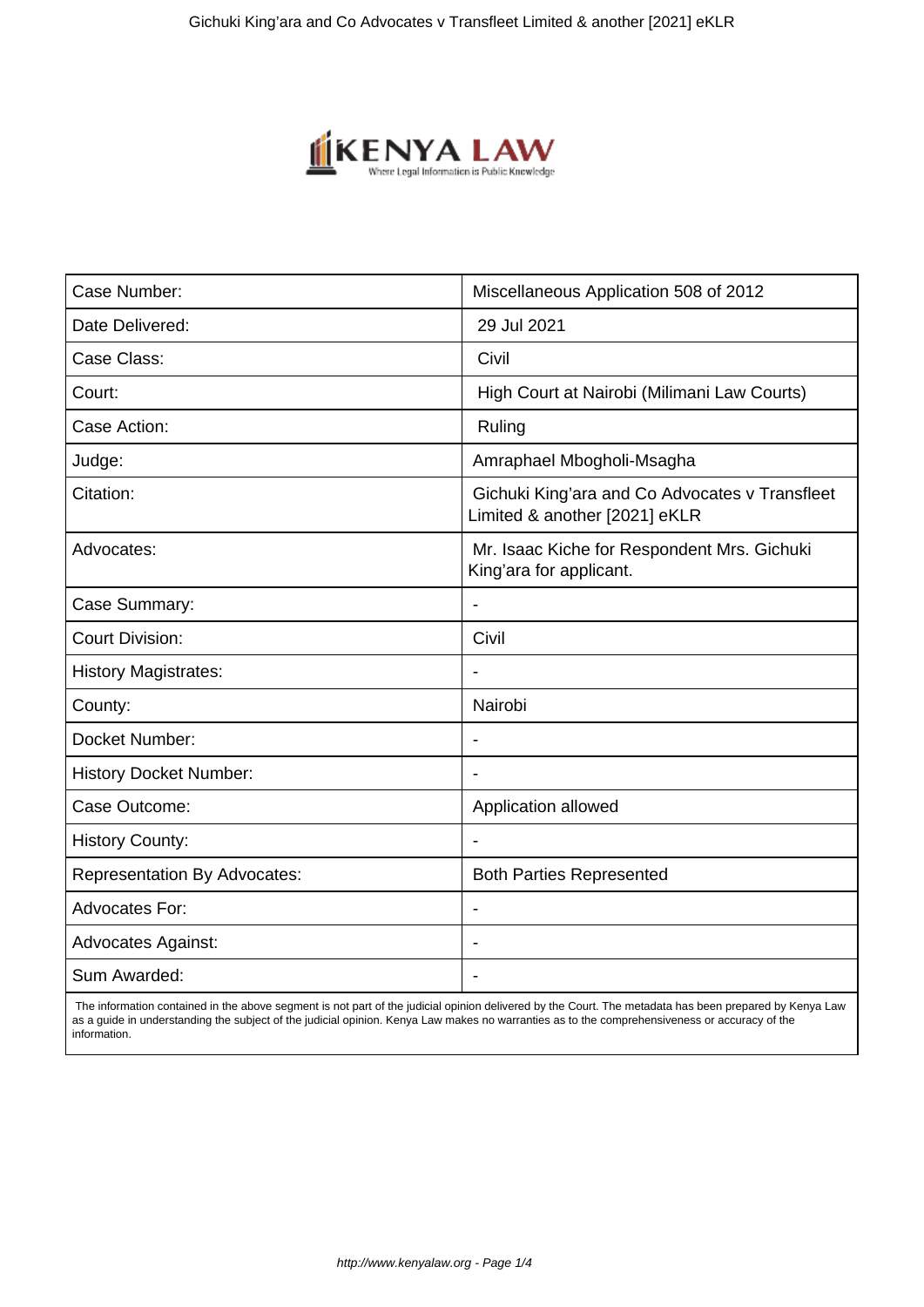#### **REPUBLIC OF KENYA**

## **IN THE HIGH COURT OF KENYA AT NAIROBI**

#### **MILIMANI LAW COURTS**

#### **MISC. APPLICATION NO. 508 OF 2012**

**GICHUKI KING'ARA & CO. ADVOCATES..................................APPLICANT/RESPONDENT**

#### **VERSUS**

## **TRANSFLEET LIMITED**

#### **TRANSFLEET EPZ LIMITED.............................................................RESPONDENTS/APPLICANTS**

#### **RULING**

1. The respondents/applicants ("the applicants") brought the Chamber Summons Reference dated 14<sup>th</sup> April, 2016 under the provisions of Paragraph 11(2) of the Advocates (Remuneration) Order and Sections 1A, 1B & 3A of the Civil Procedure Act. The Reference is supported by the grounds set out on its face and the facts stated in the affidavit sworn by the applicants' Director and Shareholder, James Abiam Mugoya Isabirye. The applicants sought an order that the decision made by the taxing master on 15<sup>th</sup> September, 2015 on the Advocate-Client Bill of Costs dated 14<sup>th</sup> September, 2012 be set aside entirely and that costs of the application be provided for.

2. To oppose the Reference, the applicant/respondent ("the respondent") put in the replying affidavit of advocate Peter Gichuki King'ara**.**

3. The parties were directed to file written submissions on the Reference. From perusal of the record, I did not come across the submissions by the respondent in respect to the Reference.

4. I have considered the grounds set out in the Chamber Summons Reference; the facts deponed to in the affidavits supporting and opposing the Reference; and the submissions on record together with the authorities cited.

5. It is clear that the gist of the Reference is whether the decision of the taxing officer ought to be interfered with. The courts have previously considered factors that would justify the interference of a taxing master's decision on appeal. In the case of **Kipkorir, Titoo & Kiara Advocates v Deposit Protection Fund Board [2005] eKLR** the Court of Appeal held thus:

*"On a reference to a judge from the taxation by the Taxing Officer, the judge will not normally interfere with the exercise of discretion by the taxing officer unless the taxing officer, erred in principle in assessing the costs."*

The Court above went ahead to reason that an error of principle would include the excessive award of costs or the overemphasis on factors such as the nature and complexity of the matter at hand.

6. The above legal position was reaffirmed in the case of **Moronge & Company Advocates v Kenya Airports Authority [2014] eKLR** similarly determined by the Court of Appeal.

7. The main concern raised by the applicants in their Reference is that the taxing master did not consider and make a determination on the issue to do with the existence of an agreement between the parties herein regarding payment of legal fees, despite this issue having been raised before her. The applicants also submit that in various other matters which were previously placed before respective taxing masters, similar Bills of Costs were dismissed or struck out on the basis of the existence of valid agreements pertaining to fees and cited **Section 45(6)** of the **Advocates Act** which stipulates that: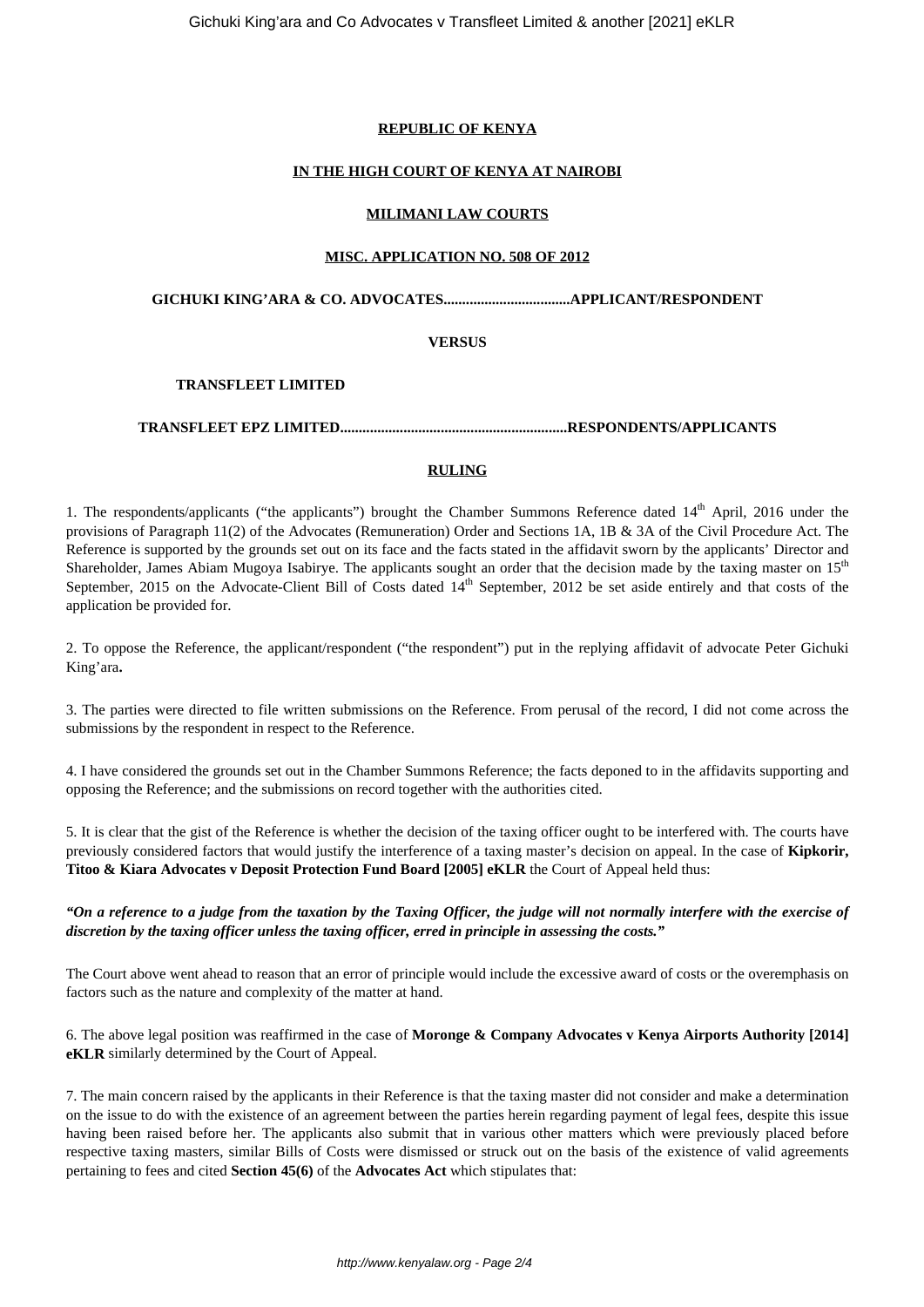### *"Subject to this section, the costs of an advocate in any case where an agreement has been made by virtue of this section shall not be subject to taxation nor to section 48"*

8. In answer, the respondent states in the replying affidavit of Peter Gichuki King'ara that the issue on existence of a fee agreement was canvassed before the court and a determination made, and that subsequently, the taxing master in her ruling gave reasons for her decision on taxation. The respondent is therefore of the view that the Reference is a mere afterthought, has been filed with inordinate delay and ought to be dismissed.

9. Upon perusal of the record, it is apparent that following the filing of the Advocate-Client Bill of Costs dated  $14<sup>th</sup>$  September, 2012 by the respondent, the applicants lodged the application dated 13<sup>th</sup> February, 2013 before the High Court and sought to have the Bill of Costs struck out on the basis of an agreement on remuneration. Upon hearing the parties on the aforesaid application, the court determined that it did not have jurisdiction to analyze such matters or to grant the orders sought as those fell within the purview of the taxing master. For that reason, the court dismissed the application. As such, the instant Reference cannot be said to be *res judicata* as is claimed by the respondent herein.

10. Upon further perusal of the record, I observed that in their submissions relating to the Bill of Costs, the applicants raised the issue of the agreement on fees. It is however apparent that in her ruling, the learned taxing master did not address her mind to the subject of an agreement, if any, relating to fees pursuant to Section 45(6) of the Advocates Act. Noting that this particular issue was raised before her and as it seems, is a bone of contention between the parties, it was imperative for the taxing master to make a determination on it. In this respect, I am satisfied that the taxing master fell into error.

11. The second facet of the Reference touches on the instruction fees of Kshs.2,000,000/=, which the applicants deem to be manifestly excessive; whereas the respondent avers that in making such award, the taxing master exercised her discretion correctly.

12. From the perusal of the impugned ruling on taxation, it is apparent that in awarding the abovementioned sum on instruction fees, the taxing master considered the importance of the parent suit, the volume of work undertaken and the relevant legal principles encompassing instruction fees. In my view, there is nothing to indicate that the learned taxing master overlooked the relevant principles. I am convinced that to this extent she exercised her discretion properly.

13. Be that as it may and based on my earlier finding on the issue of the pendency of a determination on an agreement on legal fees, I find it imperative for the decision of the taxing master to be interfered with.

14. The upshot therefore is that I find merit in the Chamber Summons Reference and the same succeeds on order (ii). Consequently:

**a) The ruling of the taxing master delivered on 15th September, 2015 and the resulting Certificate of taxation issued on 31st March, 2016 are hereby set aside.**

**b) The matter shall be placed before a different taxing master for the purpose of making a determination on the subject of an agreement on fees, if any, between the parties.** 

**c) Subject to the outcome on b) above, the Bill of Costs dated 14th September, 2012 shall thereafter be taxed afresh.** 

**d) In the circumstances, I order each party shall bear their own costs.**

Dated and signed at Nairobi this  $27<sup>th</sup>$  day of July, 2021.

# **A. MBOGHOLI MSAGHA**

## **JUDGE**

Dated, Signed and Delivered online via Microsoft Teams at Nairobi this 29<sup>th</sup> day of July 2021.